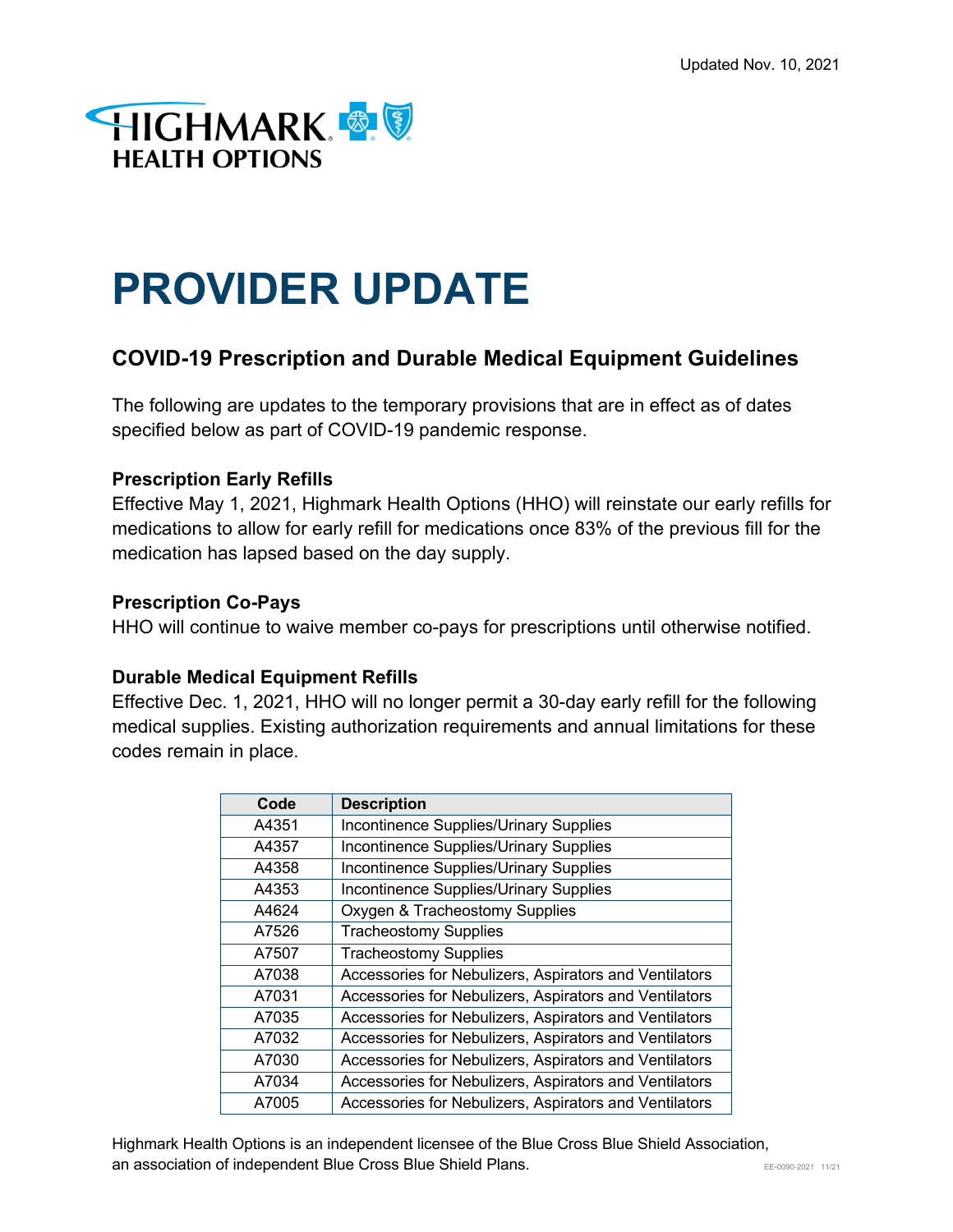| Code  | <b>Description</b>                                     |
|-------|--------------------------------------------------------|
| A7033 | Accessories for Nebulizers, Aspirators and Ventilators |
| A7003 | Accessories for Nebulizers, Aspirators and Ventilators |
| A7013 | Accessories for Nebulizers, Aspirators and Ventilators |
| A7015 | Accessories for Nebulizers, Aspirators and Ventilators |
| A7037 | Accessories for Nebulizers, Aspirators and Ventilators |
| A7039 | Accessories for Nebulizers, Aspirators and Ventilators |
| A7016 | Accessories for Nebulizers, Aspirators and Ventilators |
| A7036 | Accessories for Nebulizers, Aspirators and Ventilators |
| A7007 | Accessories for Nebulizers, Aspirators and Ventilators |
| A7010 | Accessories for Nebulizers, Aspirators and Ventilators |
| A7012 | Accessories for Nebulizers, Aspirators and Ventilators |
| A7004 | Accessories for Nebulizers, Aspirators and Ventilators |
| A7020 | Accessories for Nebulizers, Aspirators and Ventilators |
| A7006 | Accessories for Nebulizers, Aspirators and Ventilators |
| A7018 | Accessories for Nebulizers, Aspirators and Ventilators |
| A7027 | Accessories for Nebulizers, Aspirators and Ventilators |
| A7028 | Accessories for Nebulizers, Aspirators and Ventilators |
| A7029 | Accessories for Nebulizers, Aspirators and Ventilators |
| A7000 | <b>Accessories for Suction Pumps</b>                   |
| A7002 | <b>Accessories for Suction Pumps</b>                   |
| A5120 | Additional Incontinence and Ostomy Supplies            |
| A5121 | Additional Incontinence and Ostomy Supplies            |
| A5114 | Additional Incontinence and Ostomy Supplies            |
| A5200 | Additional Incontinence and Ostomy Supplies            |
| A5112 | Additional Incontinence and Ostomy Supplies            |
| A5063 | <b>Additional Ostomy Supplies</b>                      |
| A5061 | <b>Additional Ostomy Supplies</b>                      |
| A5056 | <b>Additional Ostomy Supplies</b>                      |
| A5062 | <b>Additional Ostomy Supplies</b>                      |
| A5054 | <b>Additional Ostomy Supplies</b>                      |
| A5057 | <b>Additional Ostomy Supplies</b>                      |
| A5055 | <b>Additional Ostomy Supplies</b>                      |
| A4253 | <b>Diabetic Supplies</b>                               |
| A4256 | <b>Diabetic Supplies</b>                               |
| A4258 | <b>Diabetic Supplies</b>                               |
| A4259 | <b>Diabetic Supplies</b>                               |
| A4520 | <b>Diapers</b>                                         |
| A9276 | Glucose Monitoring                                     |
| A9277 | <b>Glucose Monitoring</b>                              |
| A9274 | <b>Glucose Monitoring</b>                              |
| A9278 | <b>Glucose Monitoring</b>                              |
| 14541 | <b>Incontinence Supplies</b>                           |
| 14535 | <b>Incontinence Supplies</b>                           |
| 14527 | <b>Incontinence Supplies</b>                           |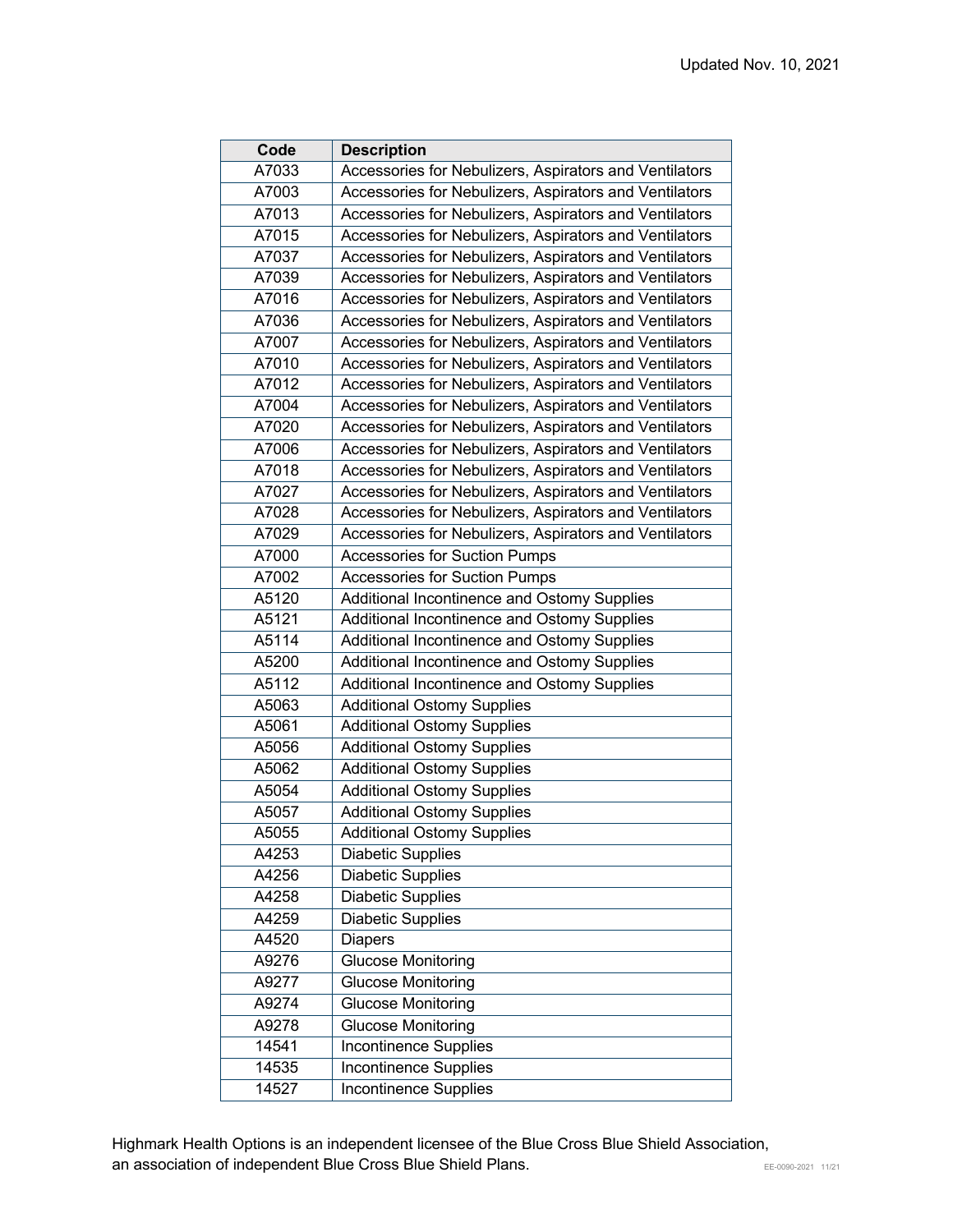| Code  | <b>Description</b>                            |
|-------|-----------------------------------------------|
| 14522 | <b>Incontinence Supplies</b>                  |
| 14526 | <b>Incontinence Supplies</b>                  |
| 14524 | <b>Incontinence Supplies</b>                  |
| 14528 | <b>Incontinence Supplies</b>                  |
| 14523 | <b>Incontinence Supplies</b>                  |
| 14534 | Incontinence Supplies                         |
| 14544 | Incontinence Supplies                         |
| 14521 | Incontinence Supplies                         |
| 14530 | Incontinence Supplies                         |
| 14532 | <b>Incontinence Supplies</b>                  |
| 14525 | Incontinence Supplies                         |
| 14533 | Incontinence Supplies                         |
| 14543 | Incontinence Supplies                         |
| 14542 | <b>Incontinence Supplies</b>                  |
| 14529 | <b>Incontinence Supplies</b>                  |
| 14537 | <b>Incontinence Supplies</b>                  |
| 14540 | <b>Incontinence Supplies</b>                  |
| A4332 | Incontinence Supplies/Urinary Supplies        |
| A4322 | Incontinence Supplies/Urinary Supplies        |
| A4349 | Incontinence Supplies/Urinary Supplies        |
| A4314 | Incontinence Supplies/Urinary Supplies        |
| A4315 | Incontinence Supplies/Urinary Supplies        |
| A4334 | Incontinence Supplies/Urinary Supplies        |
| A4335 | Incontinence Supplies/Urinary Supplies        |
| A4338 | Incontinence Supplies/Urinary Supplies        |
| A4310 | Incontinence Supplies/Urinary Supplies        |
| A4331 | Incontinence Supplies/Urinary Supplies        |
| A4320 | <b>Incontinence Supplies/Urinary Supplies</b> |
| A4352 | Incontinence Supplies/Urinary Supplies        |
| A4312 | Incontinence Supplies/Urinary Supplies        |
| A4354 | Incontinence Supplies/Urinary Supplies        |
| A4340 | Incontinence Supplies/Urinary Supplies        |
| A4344 | Incontinence Supplies/Urinary Supplies        |
| A4311 | <b>Incontinence Supplies/Urinary Supplies</b> |
| J7613 | <b>Inhalation Solutions</b>                   |
| J7644 | <b>Inhalation Solutions</b>                   |
| J7620 | <b>Inhalation Solutions</b>                   |
| J7626 | <b>Inhalation Solutions</b>                   |
| J7611 | <b>Inhalation Solutions</b>                   |
| J7605 | <b>Inhalation Solutions</b>                   |
| J7609 | <b>Inhalation Solutions</b>                   |
| J7612 | <b>Inhalation Solutions</b>                   |
| J7606 | <b>Inhalation Solutions</b>                   |
| J7614 | <b>Inhalation Solutions</b>                   |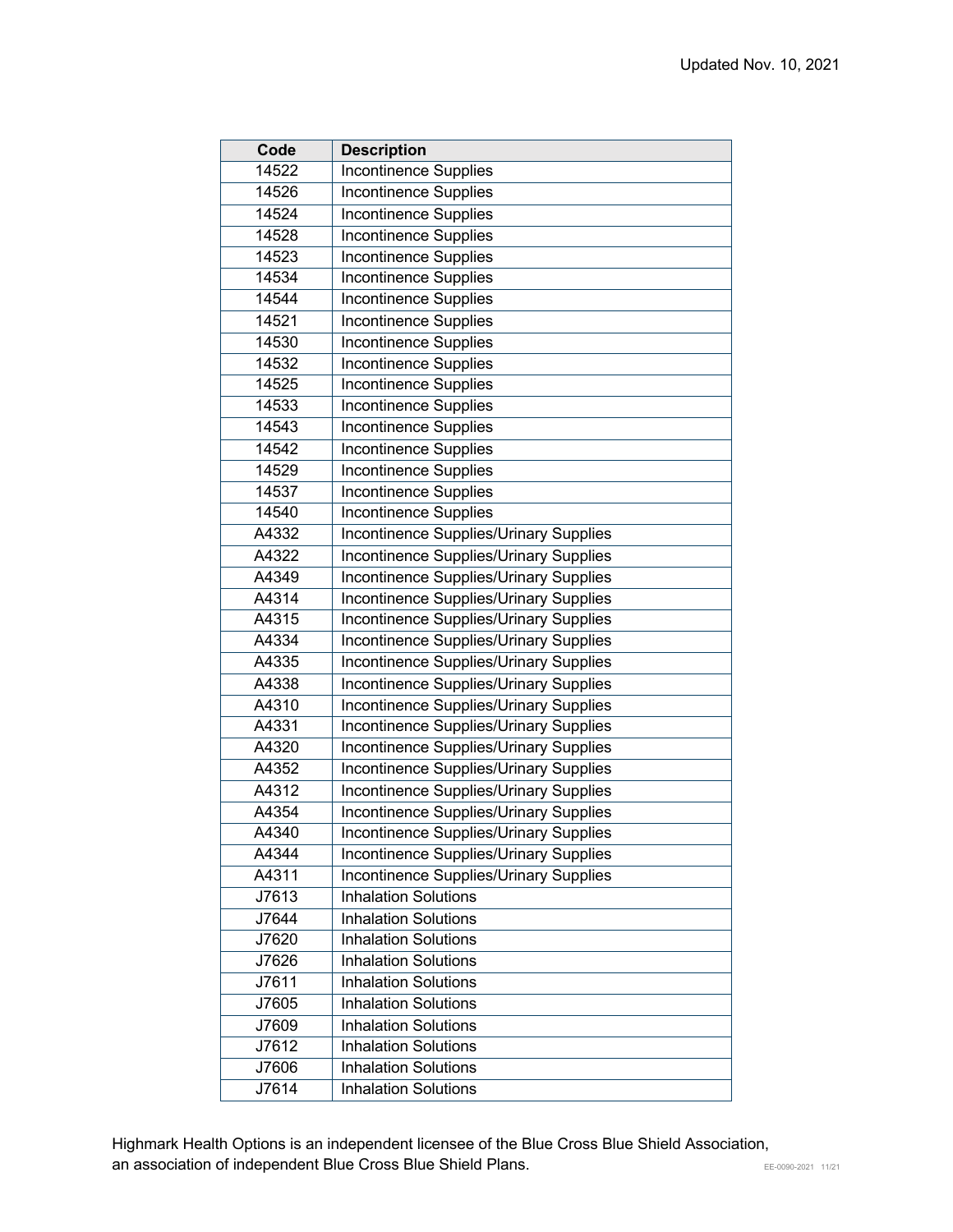| Code  | <b>Description</b>                                |
|-------|---------------------------------------------------|
| J7639 | <b>Inhalation Solutions</b>                       |
| S9433 | <b>Medical Food</b>                               |
| S9435 | Medical Food                                      |
| A4628 | Oxygen & Tracheostomy Supplies                    |
| A4627 | Oxygen & Tracheostomy Supplies                    |
| A4615 | Oxygen & Tracheostomy Supplies                    |
| A4629 | Oxygen & Tracheostomy Supplies                    |
| A4623 | Oxygen & Tracheostomy Supplies                    |
| A4620 | Oxygen & Tracheostomy Supplies                    |
| A4617 | Oxygen & Tracheostomy Supplies                    |
| A4616 | Oxygen & Tracheostomy Supplies                    |
| A4625 | Oxygen & Tracheostomy Supplies                    |
| A7046 | <b>Respiratory Accessories</b>                    |
| A4216 | Saline                                            |
| A4217 | Saline                                            |
| A4232 | Self-Administered Injection and Diabetic Supplies |
| A4230 | Self-Administered Injection and Diabetic Supplies |
| A4221 | Self-Administered Injection and Diabetic Supplies |
| A4223 | Self-Administered Injection and Diabetic Supplies |
| A4222 | Self-Administered Injection and Diabetic Supplies |
| A4231 | Self-Administered Injection and Diabetic Supplies |
| A4224 | Self-Administered Injection and Diabetic Supplies |
| A4233 | Self-Administered Injection and Diabetic Supplies |
| A4225 | Self-Administered Injection and Diabetic Supplies |
| A4235 | Self-Administered Injection and Diabetic Supplies |
| A4927 | Supplies for ESRD                                 |
| A4657 | Supplies for ESRD                                 |
| A4670 | Supplies for ESRD                                 |
| A4930 | <b>Supplies for ESRD</b>                          |
| A4660 | Supplies for ESRD                                 |
| A4663 | Supplies for ESRD                                 |
| A7520 | <b>Tracheostomy Supplies</b>                      |
| A7521 | <b>Tracheostomy Supplies</b>                      |
| A7525 | <b>Tracheostomy Supplies</b>                      |
| A7527 | <b>Tracheostomy Supplies</b>                      |
| A7509 | <b>Tracheostomy Supplies</b>                      |
| A4604 | Tubing for Positive Airway Pressure Device        |
| A4554 | Underpads                                         |
| A4553 | <b>Underpads</b>                                  |
| A4402 | <b>Urinary Supplies</b>                           |
| A4394 | <b>Urinary Supplies</b>                           |
| A4409 | <b>Urinary Supplies</b>                           |
| A4406 | <b>Urinary Supplies</b>                           |
| A4362 | <b>Urinary Supplies</b>                           |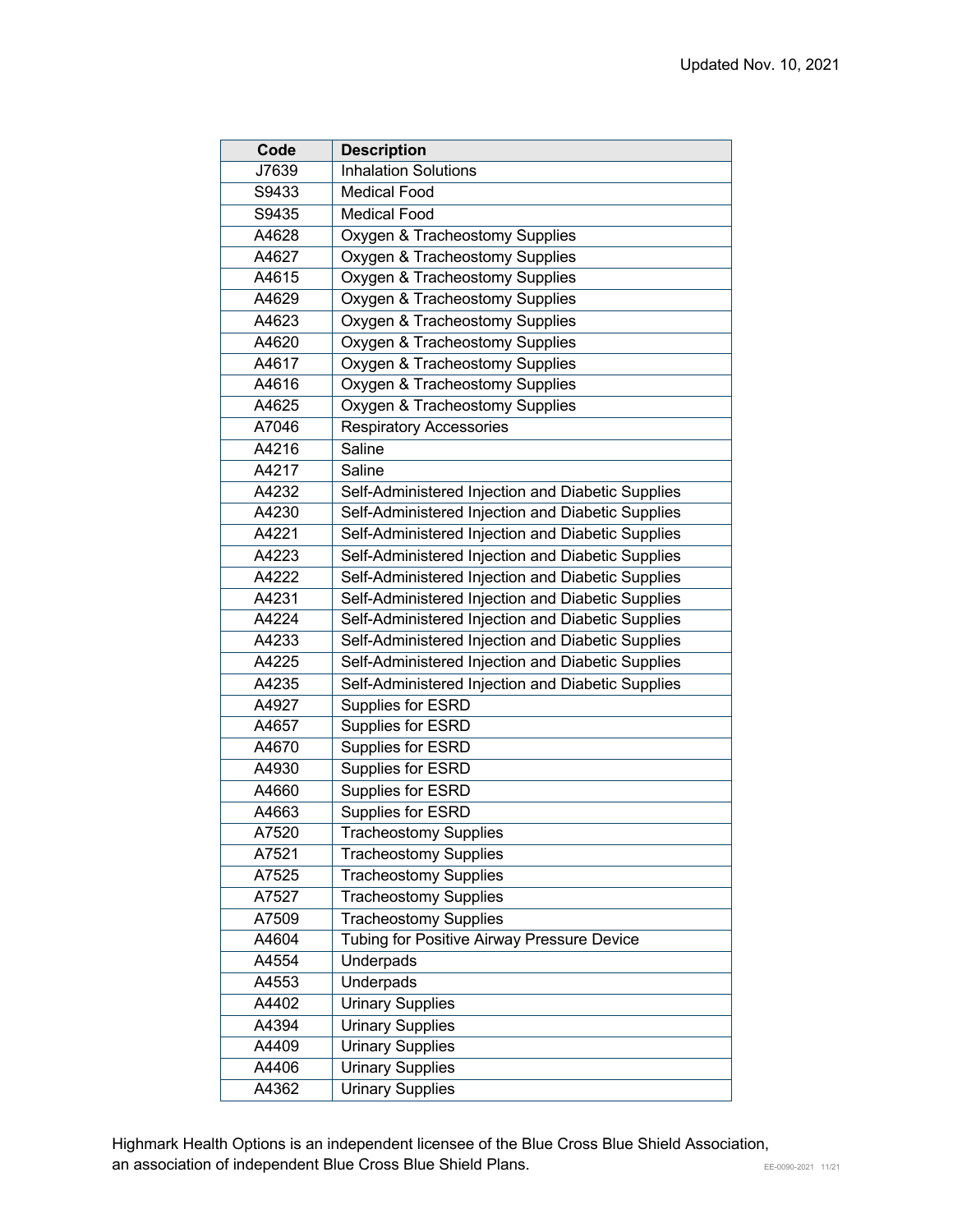| Code  | <b>Description</b>                    |
|-------|---------------------------------------|
| A4385 | <b>Urinary Supplies</b>               |
| A4425 | <b>Urinary Supplies</b>               |
| A4371 | <b>Urinary Supplies</b>               |
| A4432 | <b>Urinary Supplies</b>               |
| A4369 | <b>Urinary Supplies</b>               |
| A4424 | <b>Urinary Supplies</b>               |
| A4414 | <b>Urinary Supplies</b>               |
| A4407 | <b>Urinary Supplies</b>               |
| A4367 | <b>Urinary Supplies</b>               |
| A4389 | <b>Urinary Supplies</b>               |
| A4419 | <b>Urinary Supplies</b>               |
| A4364 | <b>Urinary Supplies</b>               |
| A4410 | <b>Urinary Supplies</b>               |
| A4413 | <b>Urinary Supplies</b>               |
| A4430 | <b>Urinary Supplies</b>               |
| A4363 | <b>Urinary Supplies</b>               |
| A4373 | <b>Urinary Supplies</b>               |
| A4391 | <b>Urinary Supplies</b>               |
| A4393 | <b>Urinary Supplies</b>               |
| A4415 | <b>Urinary Supplies</b>               |
| A4421 | <b>Urinary Supplies</b>               |
| A4426 | <b>Urinary Supplies</b>               |
| A4427 | <b>Urinary Supplies</b>               |
| A4390 | <b>Urinary Supplies</b>               |
| A4392 | <b>Urinary Supplies</b>               |
| A4411 | <b>Urinary Supplies</b>               |
| A4412 | <b>Urinary Supplies</b>               |
| A4416 | <b>Urinary Supplies</b>               |
| A4433 | <b>Urinary Supplies</b>               |
| B9002 | <b>Enteral and Parenteral Therapy</b> |
| B4104 | <b>Enteral and Parenteral Therapy</b> |
| B4087 | <b>Enteral and Parenteral Therapy</b> |
| B4222 | <b>Enteral and Parenteral Therapy</b> |
| B4081 | <b>Enteral and Parenteral Therapy</b> |
| B4162 | <b>Enteral and Parenteral Therapy</b> |
| B4100 | <b>Enteral and Parenteral Therapy</b> |
| B4157 | <b>Enteral and Parenteral Therapy</b> |
| B4193 | <b>Enteral and Parenteral Therapy</b> |
| B4102 | <b>Enteral and Parenteral Therapy</b> |
| B4036 | <b>Enteral and Parenteral Therapy</b> |
| B4197 | <b>Enteral and Parenteral Therapy</b> |
| B4103 | <b>Enteral and Parenteral Therapy</b> |
| B4158 | <b>Enteral and Parenteral Therapy</b> |
| B4220 | <b>Enteral and Parenteral Therapy</b> |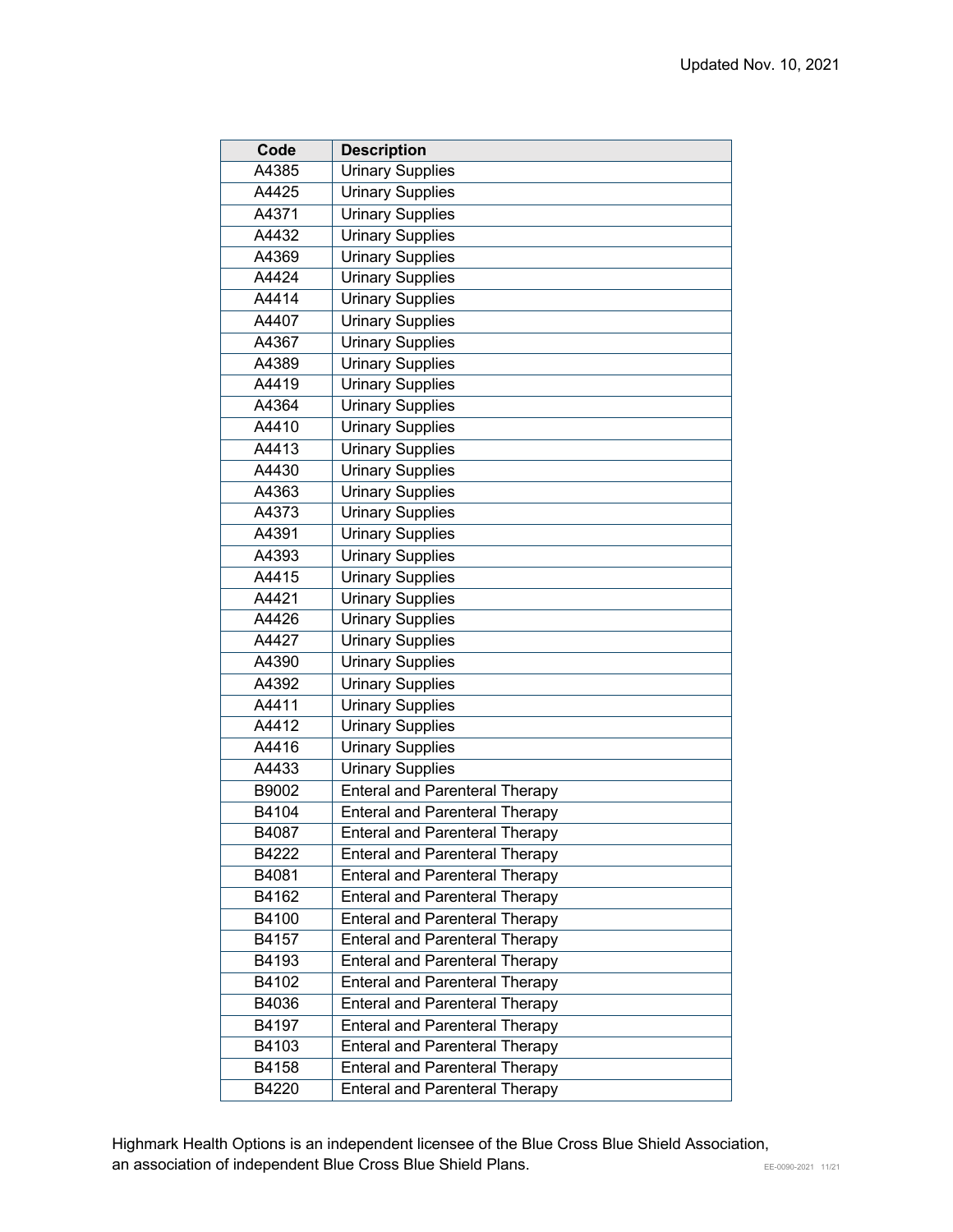| Code  | <b>Description</b>                    |
|-------|---------------------------------------|
| B4224 | <b>Enteral and Parenteral Therapy</b> |
| B4153 | <b>Enteral and Parenteral Therapy</b> |
| B4185 | <b>Enteral and Parenteral Therapy</b> |
| B4034 | <b>Enteral and Parenteral Therapy</b> |
| B4154 | <b>Enteral and Parenteral Therapy</b> |
| B4088 | <b>Enteral and Parenteral Therapy</b> |
| B4155 | <b>Enteral and Parenteral Therapy</b> |
| B4149 | <b>Enteral and Parenteral Therapy</b> |
| B4150 | <b>Enteral and Parenteral Therapy</b> |
| B4152 | <b>Enteral and Parenteral Therapy</b> |
| B4161 | <b>Enteral and Parenteral Therapy</b> |
| B9998 | <b>Enteral and Parenteral Therapy</b> |
| B4160 | <b>Enteral and Parenteral Therapy</b> |
| B4035 | <b>Enteral and Parenteral Therapy</b> |
| A6402 | <b>Surgical Dressing</b>              |
| A6216 | <b>Surgical Dressing</b>              |
| A6212 | <b>Surgical Dressing</b>              |
| A6252 | Surgical Dressing                     |
| A6197 | <b>Surgical Dressing</b>              |
| A6209 | <b>Surgical Dressing</b>              |
| A6196 | <b>Surgical Dressing</b>              |
| A6199 | <b>Surgical Dressing</b>              |
| A6021 | <b>Surgical Dressing</b>              |
| A6219 | <b>Surgical Dressing</b>              |
| A6250 | <b>Surgical Dressing</b>              |
| A6210 | <b>Surgical Dressing</b>              |
| A6251 | <b>Surgical Dressing</b>              |
| A6257 | <b>Surgical Dressing</b>              |
| A6253 | <b>Surgical Dressing</b>              |
| A6266 | <b>Surgical Dressing</b>              |
| A6222 | <b>Surgical Dressing</b>              |
| A6217 | <b>Surgical Dressing</b>              |
| A6234 | <b>Surgical Dressing</b>              |
| A6223 | Surgical Dressing                     |
| A6258 | Surgical Dressing                     |
| A6203 | <b>Surgical Dressing</b>              |
| A6213 | Surgical Dressing                     |
| A6224 | <b>Surgical Dressing</b>              |
| A6220 | <b>Surgical Dressing</b>              |
| A6237 | <b>Surgical Dressing</b>              |
| A6242 | <b>Surgical Dressing</b>              |
| A6260 | <b>Surgical Dressing</b>              |
| A6403 | <b>Surgical Dressing</b>              |
| A6207 | <b>Surgical Dressing</b>              |